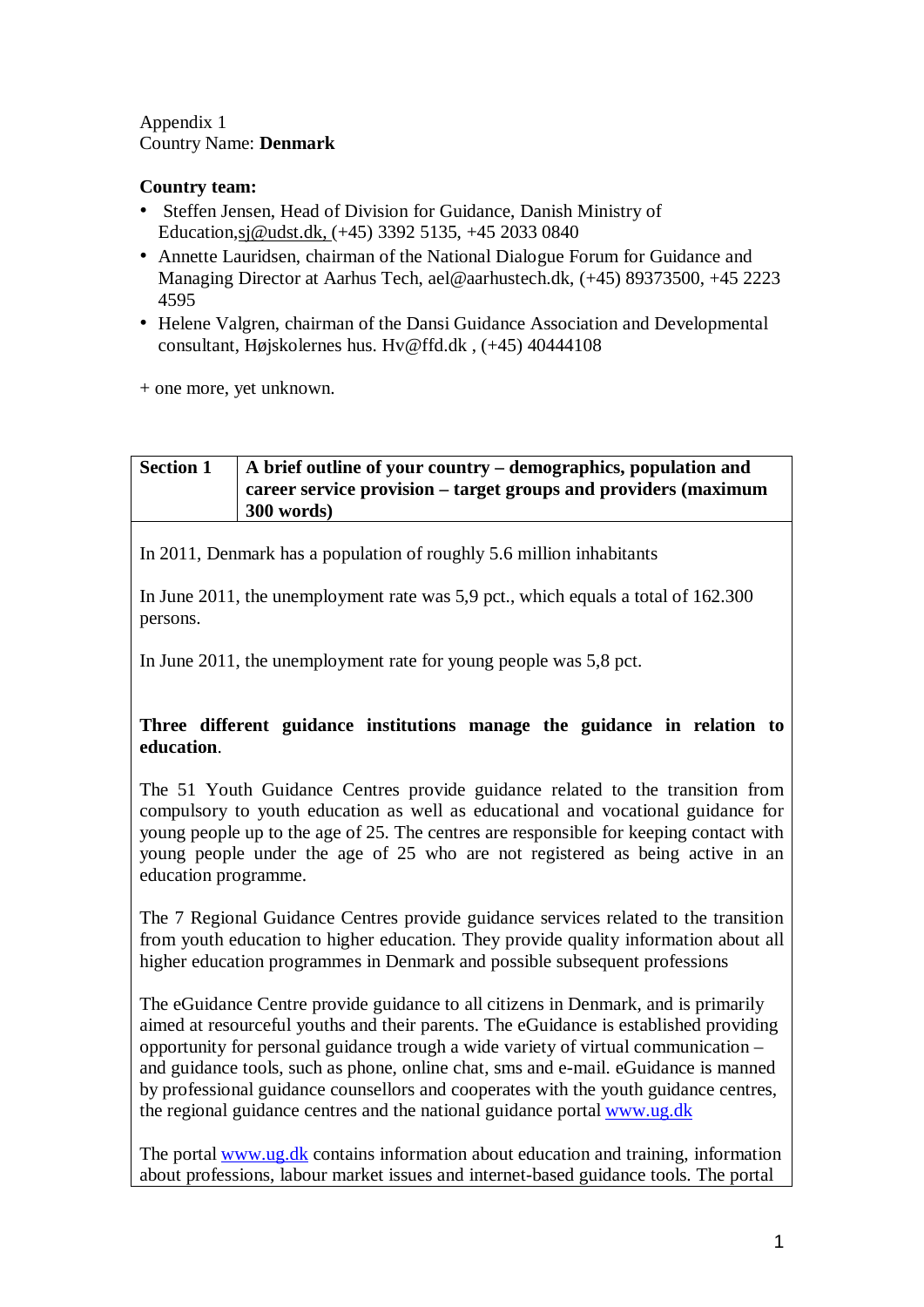provide links to guidance centres, eGuidance, educational institutions and the electronic admissions systems

**The Jobcentres** (PES) operate on a local level in the municipalities and manage the guidance of all groups of unemployed. This includes the citizens who are ready for employment on a short term basis and those, who have a reduced ability for work and are in need of support in their employment.

The primary task of the Jobcentres is to facilitate that unemployed get a job and that young people start an education. Furthermore, the Jobcentres help enterprises with finding labour and establishing contact with those, who are unemployed at the given time.

| <b>Section 2</b> | Taking each of the four general symposium themes (see        |
|------------------|--------------------------------------------------------------|
|                  | below), describe the two greatest strengths and two greatest |
|                  | weaknesses relating to each theme in your country            |
|                  | (maximum 100 words for each strength and weakness;           |
|                  | therefore maximum 400 words per theme and maximum            |
|                  | 1,600 words in this section).                                |
|                  |                                                              |

**Theme 1: Political, economic and social changes and the changing role of career guidance and career guidance policies**

| Strength 1                                | Weakness 1                                   |
|-------------------------------------------|----------------------------------------------|
| Guidance is seen as an important          | When guidance is an integrated               |
| instrument to reach political             | instrument in the government's strategy      |
| aims/goals/visions. In Denmark the        | to reach political goals as mentioned        |
| government wants 95 % of young people     | under "strength 1", there is a need to       |
| to complete a youth education and 50 %    | know effects of the guidance given to        |
| to complete a further education. Guidance | young people. This means, that there is a    |
| is one of several tools being used in the | constant need for evaluation, also very      |
| effort to support young people to         | early after having implemented new           |
| complete youth education and to continue  | legislation. It can be difficult to have the |
| with further education $(50 \%)$ . Since  | needed evidence of effect of guidance        |
| 2004 guidance has been an integrated part | within the short horizons.                   |
| of government's effort to make young      |                                              |
| people stay in education till they have   |                                              |
| completed either youth education or       |                                              |
| further education. There is a clear focus |                                              |
| on young people with difficulties in      |                                              |
| regard of staying in and completing       |                                              |
| education.                                |                                              |
|                                           |                                              |
| This close link to the political system   |                                              |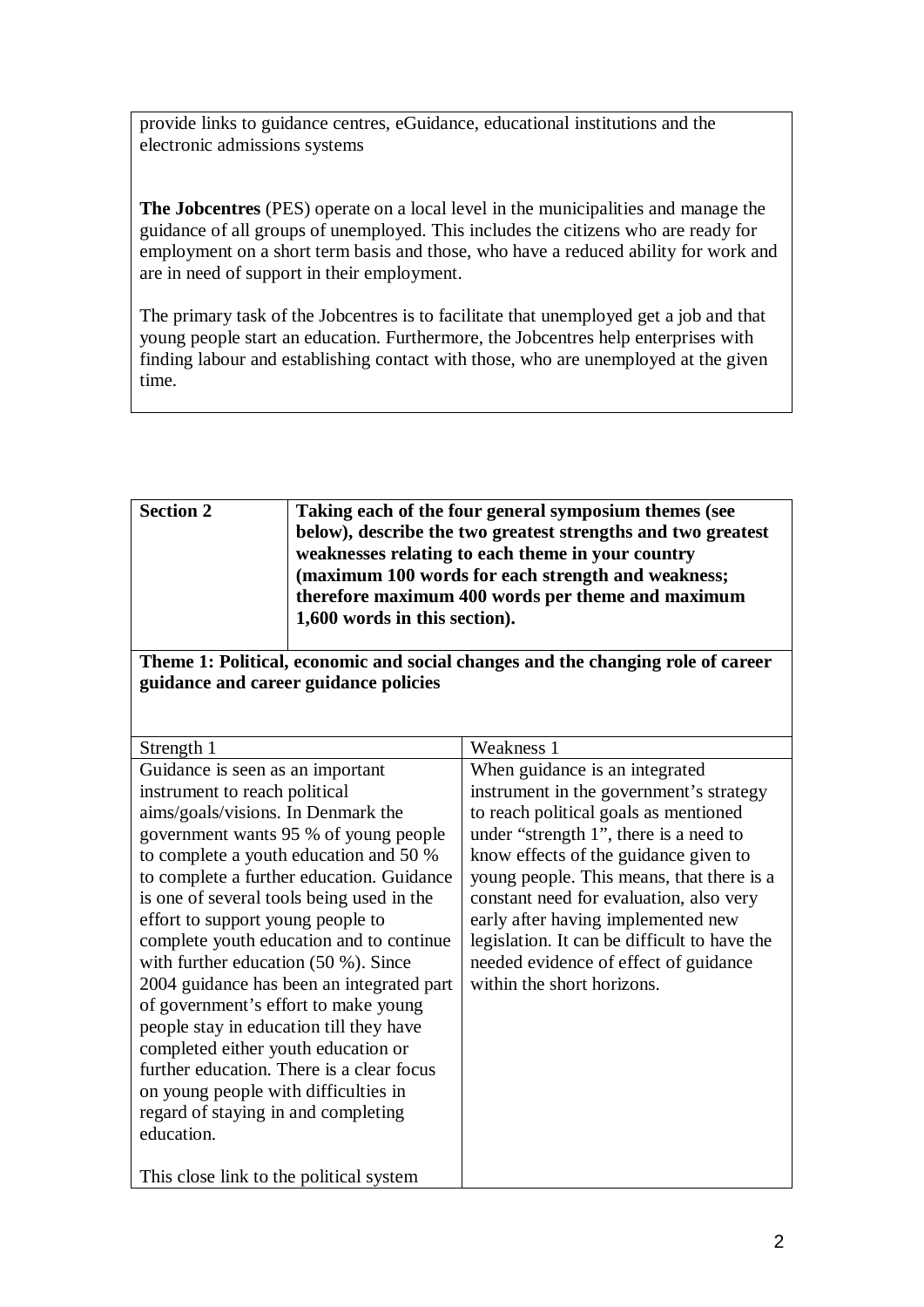| means, that guidance has a clear role to<br>play, which means, that guidance now is<br>a very transparent activity and tool,<br>which is an advantage for the guidance<br>system and for young people and their<br>parents.                                                                                                                                                                                  |                                                                                                                                                                                                                                                                                                                                                                                                                                                                                                                                                                                                                                                                                                                                                                                                                                 |
|--------------------------------------------------------------------------------------------------------------------------------------------------------------------------------------------------------------------------------------------------------------------------------------------------------------------------------------------------------------------------------------------------------------|---------------------------------------------------------------------------------------------------------------------------------------------------------------------------------------------------------------------------------------------------------------------------------------------------------------------------------------------------------------------------------------------------------------------------------------------------------------------------------------------------------------------------------------------------------------------------------------------------------------------------------------------------------------------------------------------------------------------------------------------------------------------------------------------------------------------------------|
| Strength 2                                                                                                                                                                                                                                                                                                                                                                                                   | <b>Weakness 2</b>                                                                                                                                                                                                                                                                                                                                                                                                                                                                                                                                                                                                                                                                                                                                                                                                               |
| Guidance is strengthened in transition<br>between compulsory school and youth<br>education, because this transition is<br>crucial, if you want to have more young<br>people to complete education. That is<br>why counsellors at the youth guidance<br>centres have a very important role to<br>contact young people who are not in<br>education or job in order to help them<br>back into education or job. | When individual guidance more and<br>more concentrates on young people with<br>specific need of guidance, the main group<br>of young people does not have the same<br>access to guidance. This is due to the<br>economic priorities made within the field<br>of guidance.<br>There is therefore a risk, that the main<br>group of young people is not challenged<br>on their considerations or decisions of<br>which direction of education to choose.<br>They can use the internet and the<br>information and guidance tools on the<br>web and the eGuidance centre, but for<br>some young people it would be good to<br>have a one-to-one guidance session also.<br>It is still a possibility but as guidance<br>centres have to prioritize resources, they<br>will tend to refer better off young people<br>to the internet. |

### **Theme 2: Lifelong guidance policy as a part of integrated human resource development policies – challenges and opportunities**

| Strength 1                                   | Weakness 1                                 |  |  |
|----------------------------------------------|--------------------------------------------|--|--|
|                                              |                                            |  |  |
| The presence of a central unit of guidance   | There are no central initiatives and no    |  |  |
| within the Ministry of Education is a        | national goals for guidance of adults.     |  |  |
| strength, because it means, that guidance    | This makes it difficult to assess whether  |  |  |
| is a significant and transparent part of the | the guidance of adults has the right       |  |  |
| political agenda within the field of         | quality and scope. Additionally it is not  |  |  |
| education, especially for young people.      | possible to know to which extent the       |  |  |
|                                              | guidance effort reaches the adults in need |  |  |
|                                              | of guidance.                               |  |  |
|                                              |                                            |  |  |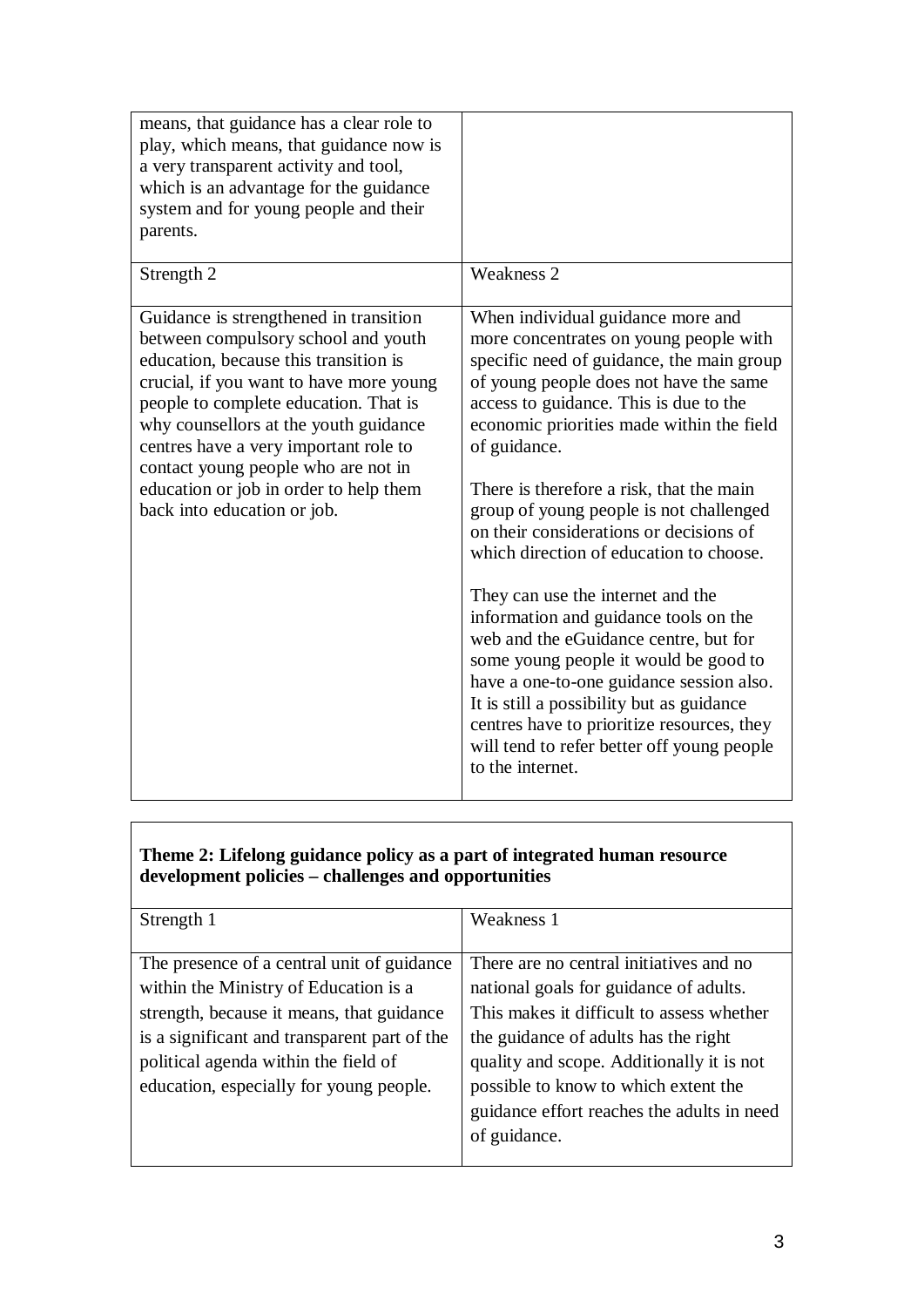# **Theme 3: The changing world and the changing role of career guidance – skills and competencies for lifelong guidance practitioners**

| Strength 1                                  | Weakness 1                                 |  |  |
|---------------------------------------------|--------------------------------------------|--|--|
| In Denmark a common fundamental             | As guidance is increasingly used as a      |  |  |
| education in guidance is obligatory for all | political instrument to reach political    |  |  |
| guidance practitioners giving them a        | aims/goals/visions the required skill set  |  |  |
| common set of skills matching the           | of the guidance practitioners will change  |  |  |
| challenges they face in their work. The     | beyond what can be delivered by the        |  |  |
| education of guidance practitioners is      | existing education. The required skill set |  |  |
| continuously being improved in              | will include administration, IT,           |  |  |
| collaboration with the organizations that   | communication and psychology.              |  |  |
| employs the guidance practitioners.         |                                            |  |  |
|                                             |                                            |  |  |
| Strength 2                                  | Weakness 2                                 |  |  |
|                                             |                                            |  |  |
| At educational institutions the guidance    | When guidance and the work to reduce       |  |  |
| practitioners work together with teachers,  | retention is performed by many different   |  |  |
| mentors, social workers psychologists       | actors, there is a risk of confusion: Who  |  |  |
| and others to keep young people on the      | is doing what, and "where can I go, if I   |  |  |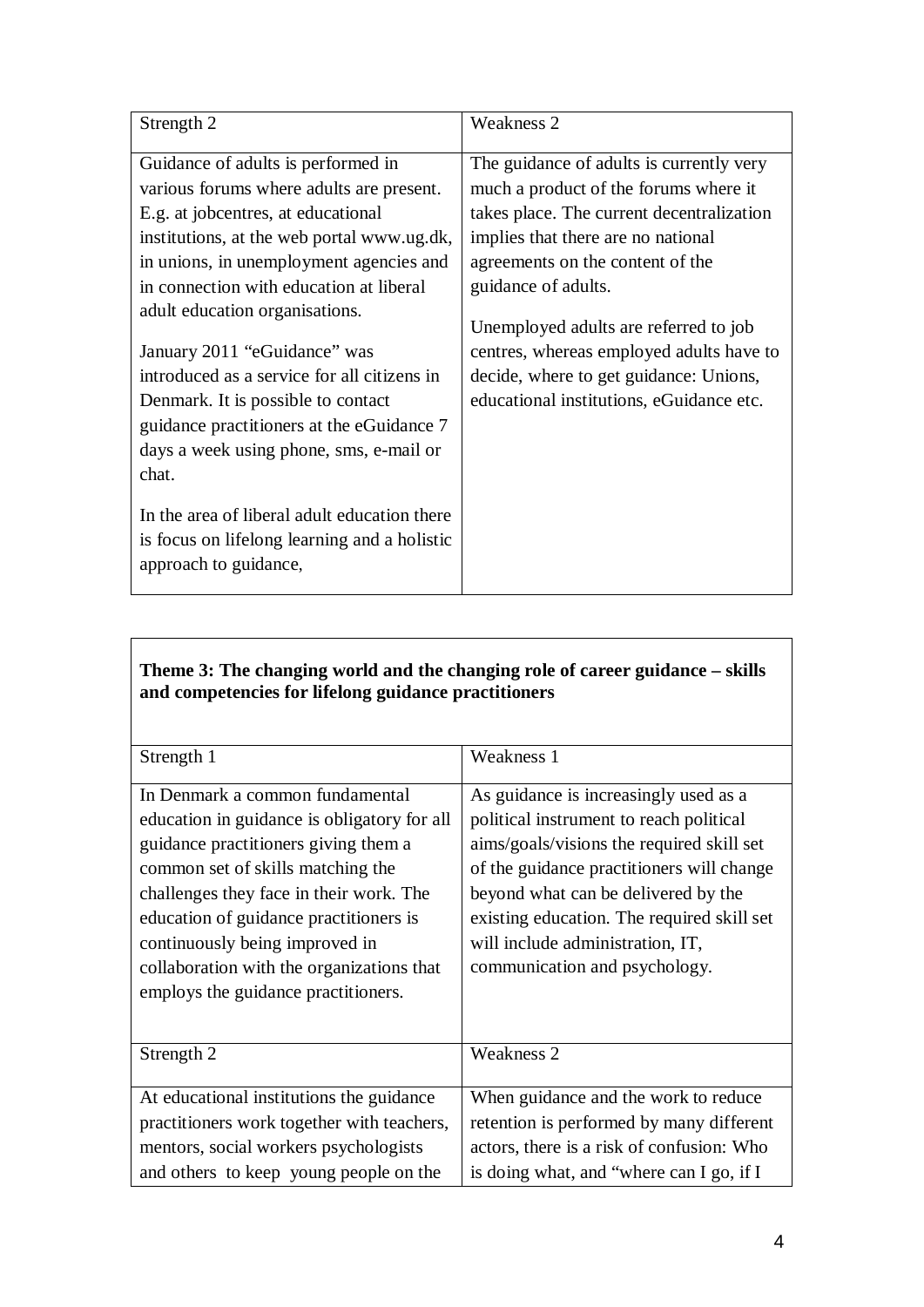| track. This means a quite diversified                                        | have this or that problem". Pupils |  |  |
|------------------------------------------------------------------------------|------------------------------------|--|--|
| effort in the struggle of reducing retention sometimes tend to have too many |                                    |  |  |
| in the schools.                                                              | options and actors to go to        |  |  |
|                                                                              |                                    |  |  |

| Theme 4: Evidence-based practice; evidence-based policies                                                                                                                                                                                                                                                                                                                                                                                                          |                                                                                                                                                                                                                                                                                                                                                                                                                                                                                                     |
|--------------------------------------------------------------------------------------------------------------------------------------------------------------------------------------------------------------------------------------------------------------------------------------------------------------------------------------------------------------------------------------------------------------------------------------------------------------------|-----------------------------------------------------------------------------------------------------------------------------------------------------------------------------------------------------------------------------------------------------------------------------------------------------------------------------------------------------------------------------------------------------------------------------------------------------------------------------------------------------|
| Strength 1                                                                                                                                                                                                                                                                                                                                                                                                                                                         | Weakness 1                                                                                                                                                                                                                                                                                                                                                                                                                                                                                          |
| A quality assurance system has been<br>introduced, which aims at contributing to<br>the achievement of higher quality<br>standards in guidance by making it<br>possible to register all guidance activities<br>and the outcome and effects of these<br>activities. The collected data will serve as<br>a scientific basis for evaluating the<br>guidance centres and for improving their<br>services.                                                              | It is seen as a challenge to provide more<br>evidence on effects of guidance. At the<br>time being there is not enough scientific<br>evidence within the field of guidance<br>regarding the effect of different kinds of<br>interventions.                                                                                                                                                                                                                                                          |
| The intention is to establish a quality<br>assurance system that partly ensures<br>accumulation of experience that<br>contributes to developing the guidance<br>provided by the actors and partly to give<br>decision makers on all levels the<br>possibility to get an overview over the<br>extent of results and effects of guidance.<br>Finally, it is an independent purpose to<br>involve the users thus to create<br>foundation for user-driven development. |                                                                                                                                                                                                                                                                                                                                                                                                                                                                                                     |
| Strength 2                                                                                                                                                                                                                                                                                                                                                                                                                                                         | <b>Weakness 2</b>                                                                                                                                                                                                                                                                                                                                                                                                                                                                                   |
| On a local level quality assurance and<br>documentation have taken place for some<br>years. It is seen important, that guidance<br>institutions at local and regional level<br>take responsibility and ownership to<br>evaluation and quality development.                                                                                                                                                                                                         | As with other quality assurance systems,<br>there is a risk that you are not necessarily<br>measuring, what you are expecting to<br>measure. Many factors other than<br>guidance influence young people's choice<br>of and completion of education. An<br>unambiguous connection can hardly be<br>established between guidance services<br>and the effect measured, such as, for<br>instance, quick completion of an<br>education. Moreover, the purpose of<br>guidance is to make the young people |

# **Theme 4: Evidence-based practice; evidence-based policies**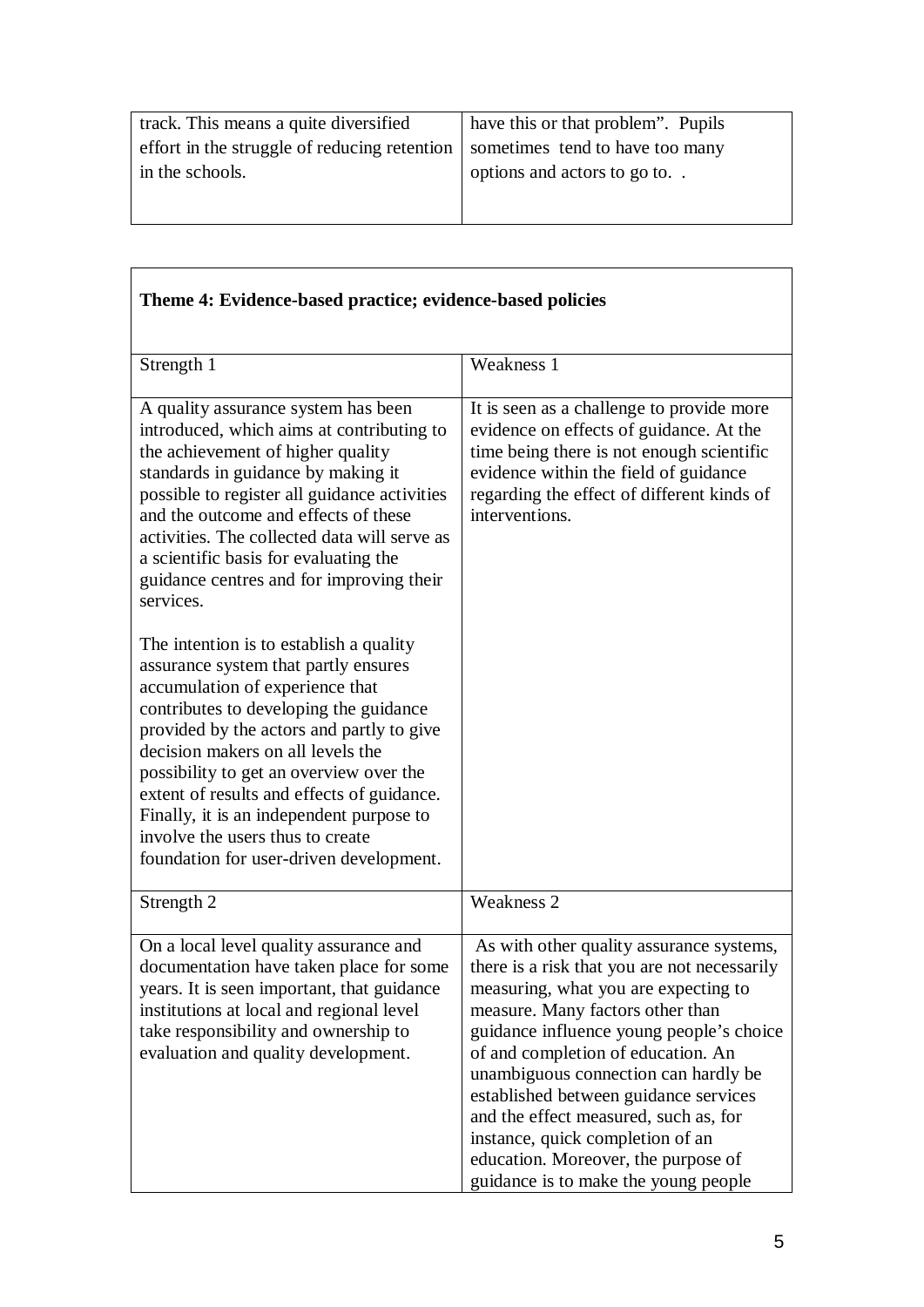| self-reliant, which make the direct effect |
|--------------------------------------------|
| of guidance difficult to measure           |

| <b>Section 3</b><br>Looking at the themes, prioritise them according to the most<br>important ones for your country team to explore further and learn<br>about at the symposium.<br>$(1 = most important – 4 = least important)$ |                                    |                                                                      |                                         |   |                |
|----------------------------------------------------------------------------------------------------------------------------------------------------------------------------------------------------------------------------------|------------------------------------|----------------------------------------------------------------------|-----------------------------------------|---|----------------|
| Political, economic and social<br>changes and the changing role of<br>career guidance and career guidance<br>policies                                                                                                            |                                    |                                                                      | Priority<br>$\frac{1}{2}$ 3             |   | $\overline{A}$ |
| Lifelong guidance policy as a part of<br>integrated human resource<br>development policies - challenges<br>and opportunities                                                                                                     |                                    | Priority<br>$\frac{1}{2}$<br>$\mathcal{Z}$<br>$\boldsymbol{\Lambda}$ |                                         |   |                |
| The changing world and the changing<br>role of career guidance - skills and<br>competencies for lifelong guidance<br>practitioners                                                                                               |                                    |                                                                      | Priority<br>1 <b>2</b> 3                |   | $\overline{4}$ |
| based policies                                                                                                                                                                                                                   | Evidence-based practice; evidence- |                                                                      | Priority<br>$\mathcal{D}_{\mathcal{L}}$ | 3 | $\overline{A}$ |

| <b>Section 4</b> | Thinking about the themes, describe up to three high-level key     |
|------------------|--------------------------------------------------------------------|
|                  | public policy and/or practice initiatives currently being advanced |
|                  | or considered in your country (write no more than 100 words on     |
|                  | each). If it is possible, please say to which of the themes each   |
|                  | initiative is most closely linked.                                 |

High-level key public policy/practice initiative 1

- Focus on young people at age 15-17 years. Youth guidance have a special responsibility to assess - in cooperation with schools - the "educational readiness" of young people before entering youth educational programmes.
- Every young person in  $8<sup>th</sup>$ ,  $9<sup>th</sup>$  and  $10<sup>th</sup>$  grade have e personal educational plan, which is a crucial tool in guidance.
- Young people under age 25, who have not completed a youth education or training programme or are not in employment, are being contacted of the youth guidance centres.